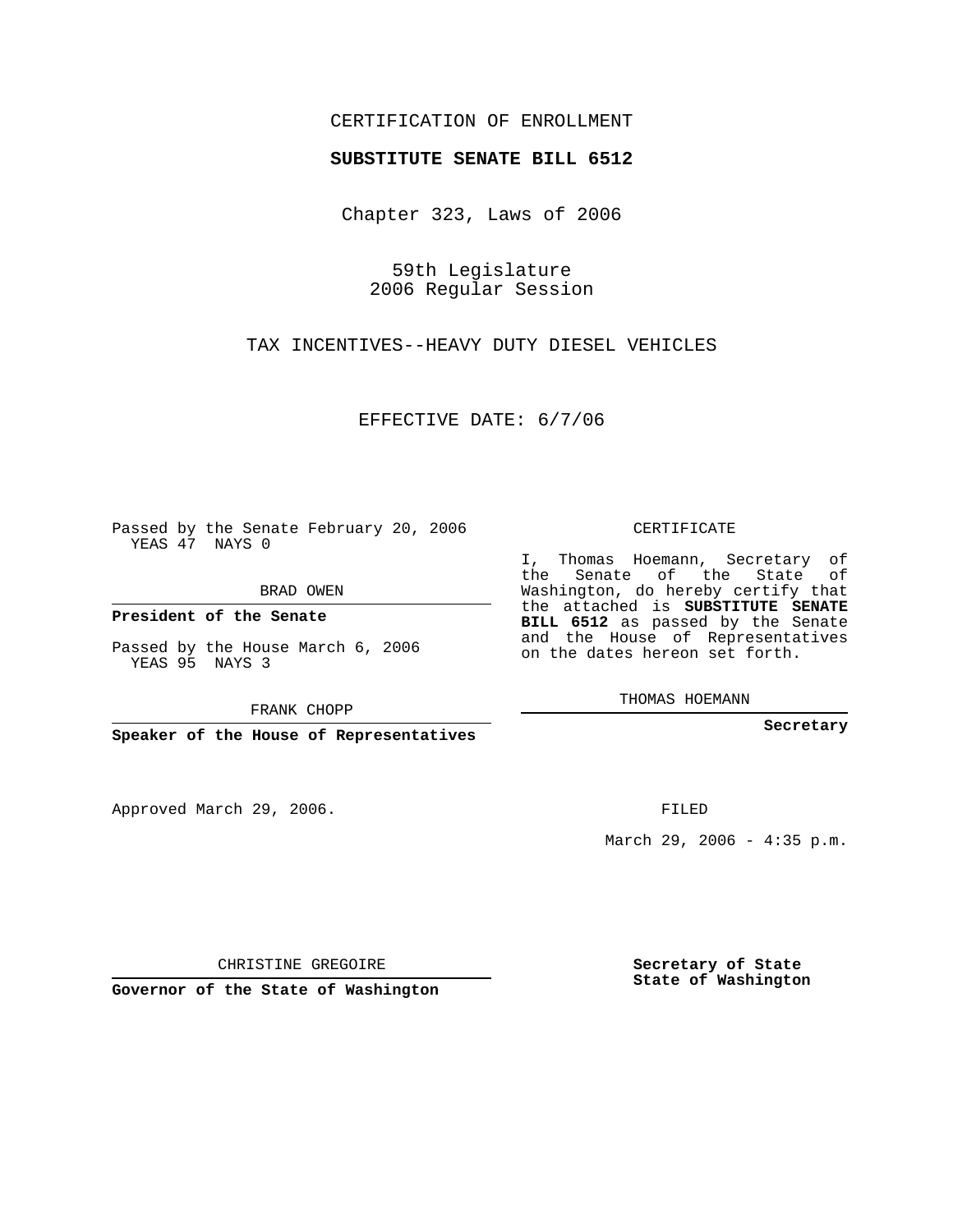## **SUBSTITUTE SENATE BILL 6512** \_\_\_\_\_\_\_\_\_\_\_\_\_\_\_\_\_\_\_\_\_\_\_\_\_\_\_\_\_\_\_\_\_\_\_\_\_\_\_\_\_\_\_\_\_

\_\_\_\_\_\_\_\_\_\_\_\_\_\_\_\_\_\_\_\_\_\_\_\_\_\_\_\_\_\_\_\_\_\_\_\_\_\_\_\_\_\_\_\_\_

Passed Legislature - 2006 Regular Session

## **State of Washington 59th Legislature 2006 Regular Session**

**By** Senate Committee on Water, Energy & Environment (originally sponsored by Senators Fraser, Pridemore, Honeyford, Poulsen, Mulliken, Regala, Rockefeller, Delvin and Kline)

READ FIRST TIME 01/27/06.

1 AN ACT Relating to enhancing air quality at truck stops; adding a 2 new section to chapter 82.04 RCW; adding new sections to chapter 82.08 3 RCW; adding new sections to chapter 82.12 RCW; creating a new section; 4 and providing expiration dates.

5 BE IT ENACTED BY THE LEGISLATURE OF THE STATE OF WASHINGTON:

 NEW SECTION. **Sec. 1.** The legislature recognizes that the air quality around idling heavy duty diesel vehicles at truck stops can contribute to unhealthy conditions. Idling vehicles not only consume up to one billion gallons of diesel fuel a year, but also contribute to air pollution by releasing fine particles, volatile organic compounds, carbon monoxide, carbon dioxide, and nitrogen oxides. These emissions contribute to deteriorating human health conditions, including asthma, heart disease, cancer, and aggravated allergies. Idling vehicles also contribute to driver fatigue through exposure to noise, vibration, and elevated levels of carbon monoxide and other pollutants.

 Washington state seeks to encourage private entities to address this source of air pollution by providing incentives to those who provide the infrastructure and services that support the use of auxiliary power through onboard or stand-alone electrification systems.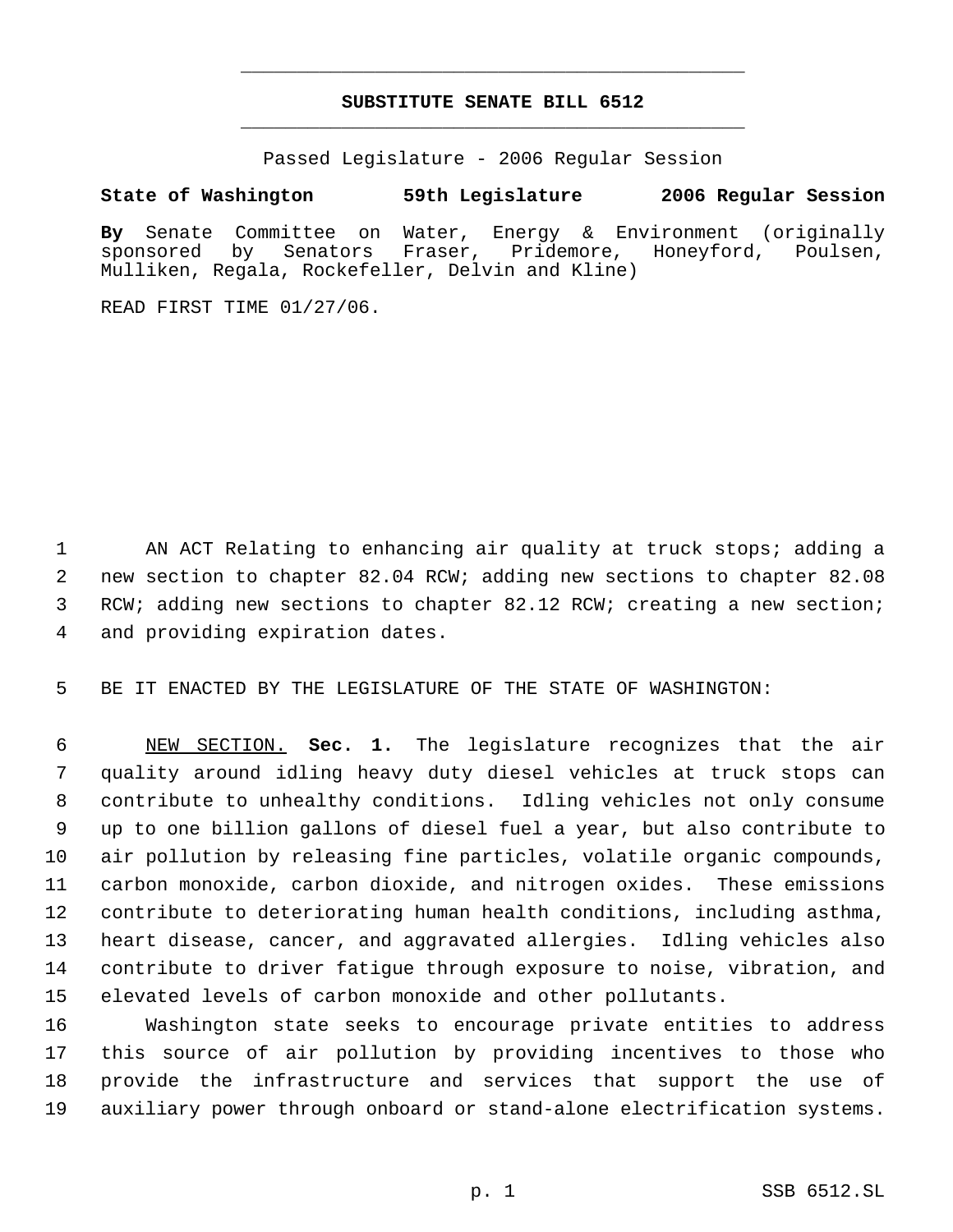NEW SECTION. **Sec. 2.** A new section is added to chapter 82.04 RCW to read as follows:

 (1) In computing tax there may be deducted from the measure of tax amounts received from the retail sale, lease, or rental of auxiliary power to heavy duty diesel vehicles through onboard or stand-alone electrification systems.

 (2) The definitions in this subsection apply throughout this section and sections 3 through 6 of this act unless the context clearly requires otherwise.

 (a) "Heavy duty diesel vehicles" means any diesel vehicle with a gross vehicle weight rating over fourteen thousand pounds.

 (b) "Onboard electrification systems" means the equipment necessary to provide auxiliary electrical service to heavy duty diesel vehicles that are equipped with the necessary components to accept electrical power, including inverters, heat and air systems capable of being powered by electricity, and hardware to plug into an electrical outlet. (c) "Stand-alone electrification systems" means an independent system that supplies a heavy duty diesel vehicle's needs for heating, ventilation, and air conditioning without modification to the vehicle. (3) This section expires July 1, 2015.

 NEW SECTION. **Sec. 3.** A new section is added to chapter 82.08 RCW to read as follows:

 (1) The tax levied by RCW 82.08.020 does not apply to sales of machinery and equipment, or to services rendered in respect to constructing structures, installing, constructing, repairing, cleaning, decorating, altering, or improving of structures or machinery and equipment, or to sales of tangible personal property that becomes an ingredient or component of structures or machinery and equipment, if the machinery, equipment, or structure is integral and necessary for the retail sale, lease, or rental of auxiliary power to heavy duty diesel vehicles through onboard or stand-alone electrification systems. Structures and machinery and equipment that are used for the retail sale, lease, or rental of auxiliary power to heavy duty diesel vehicles through onboard or stand-alone electrification systems are exempt only on the portion integral and necessary for providing that service.

(2) A person taking the exemption under this section must keep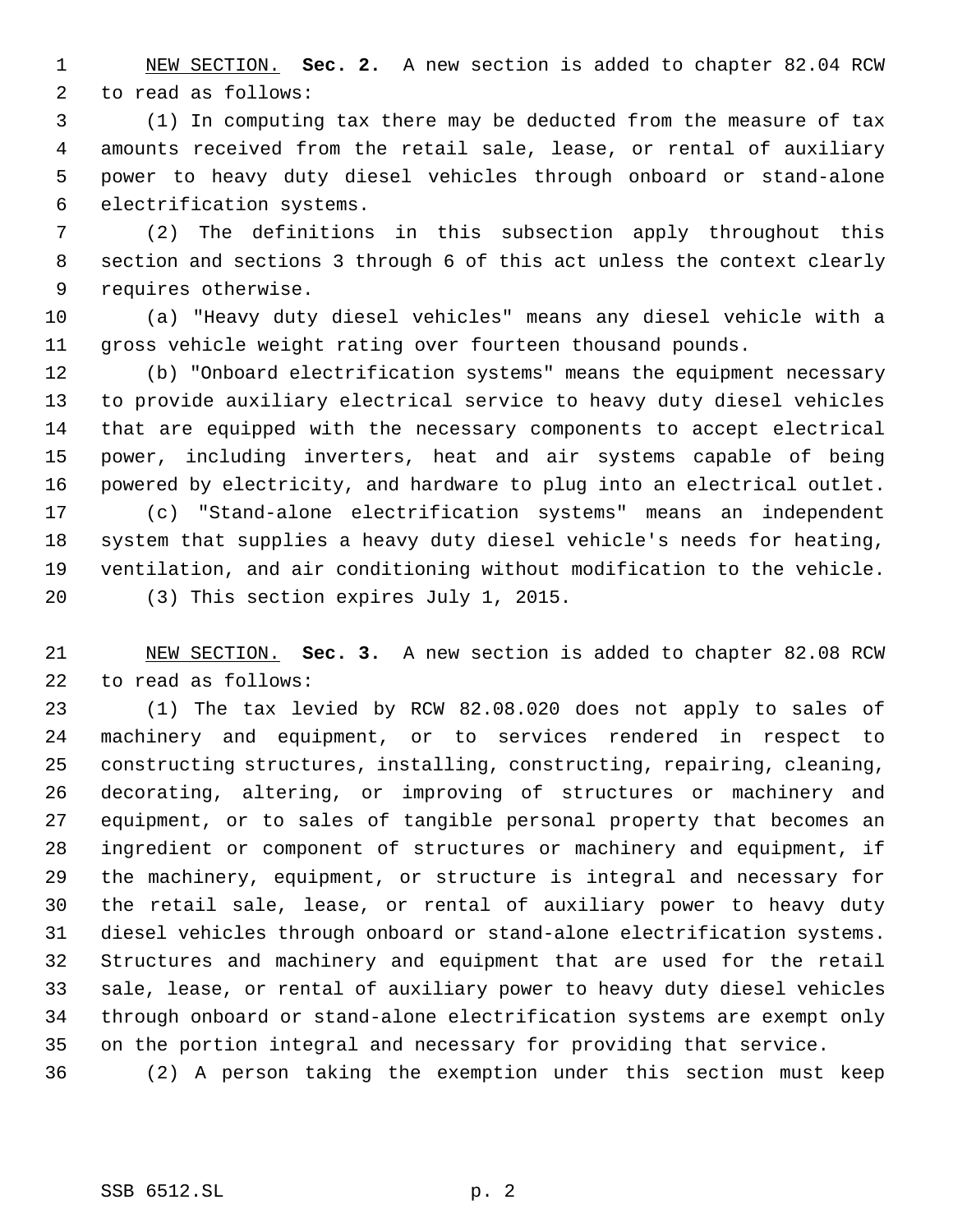records necessary for the department to verify eligibility under this section.

 (3) For the purposes of this section, the definitions in section 2 of this act apply.

(4) This section expires July 1, 2015.

 NEW SECTION. **Sec. 4.** A new section is added to chapter 82.12 RCW to read as follows:

 (1) The provisions of this chapter do not apply in respect to the use of machinery and equipment, or to services rendered in respect to constructing structures, installing, constructing, repairing, cleaning, decorating, altering, or improving of structures or machinery and equipment, or tangible personal property that becomes an ingredient or component of structures or machinery and equipment, integral and necessary for the retail sale, lease, or rental of auxiliary power to heavy duty diesel vehicles through onboard or stand-alone electrification systems.

 (2) A person taking the exemption under this section must keep records necessary for the department to verify eligibility under this section.

 (3) For the purposes of this section, the definitions in section 2 of this act apply.

(4) This section expires July 1, 2015.

 NEW SECTION. **Sec. 5.** A new section is added to chapter 82.08 RCW to read as follows:

 (1) The tax levied by RCW 82.08.020 does not apply to the sale of, and labor and services rendered in respect to, tangible personal property installed on a heavy duty diesel vehicle if the property enables the vehicle to operate, while parked, through the use of an onboard electrification system. Only parts and other components that are specific to enabling a heavy duty diesel vehicle to operate, while parked, with an onboard electrification system are exempt under this section.

 (2) A person taking the exemption under this section must keep records necessary for the department to verify eligibility under this section.